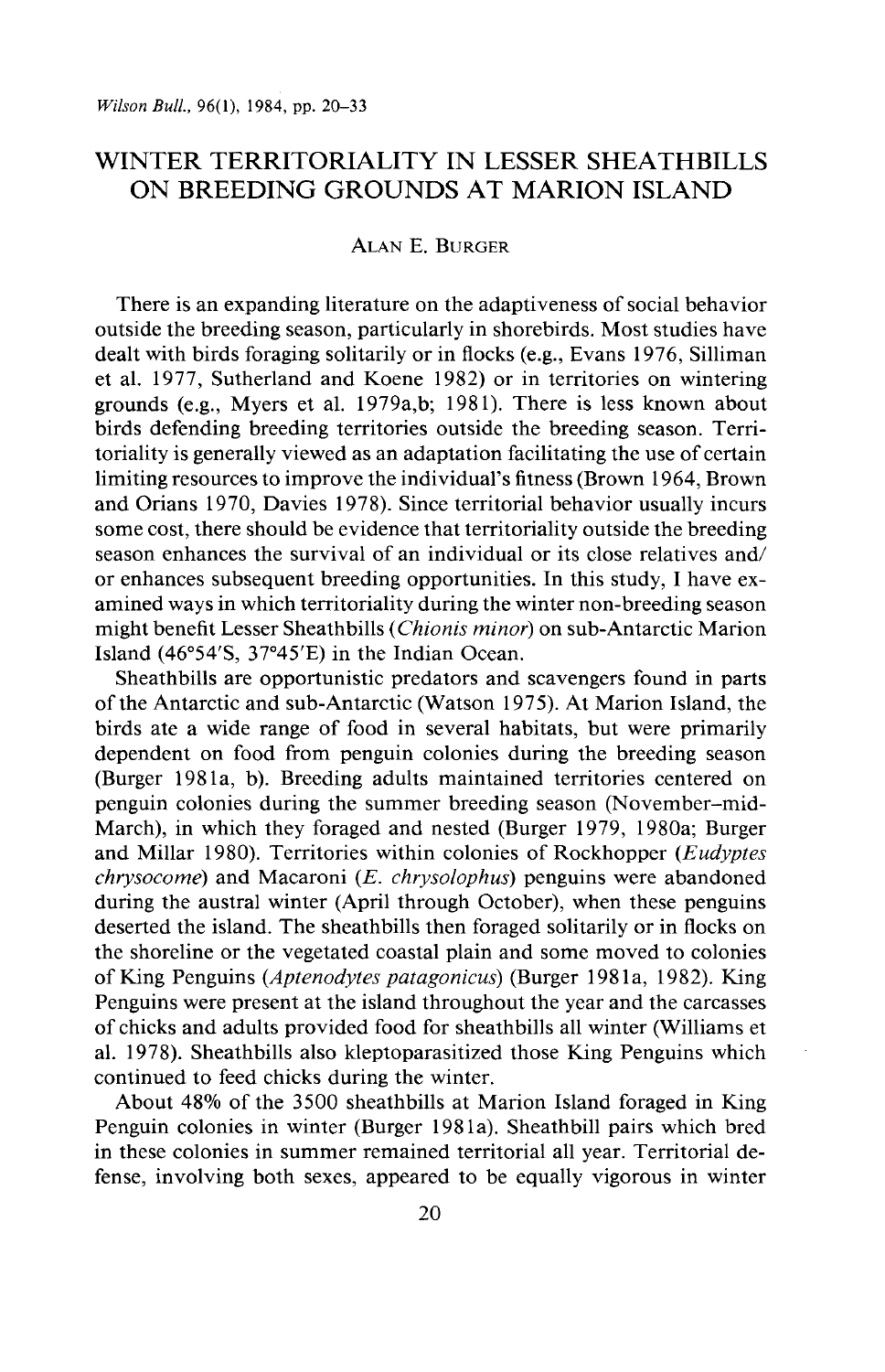**and summer (Burger 1980a, Burger and Millar 1980). Breeding adults retained the same mates and territories from season to season and had an annual survival of 88% (Burger 1979) and so the adults defending winter territories probably bred there the following summer. I compared the time budgets and diets of territorial and non-territorial sheathbills wintering in a King Penguin colony to determine the effects of territoriality.** 

#### **METHODS**

**Observations were made at a colony of King Penguins at Archway Bay, Marion Island**  in early winter (21 April–10 May 1978). These observations were supplemented with others **from a larger study at the same site, from 1974-1978 (Burger 1979; 1980a,b; 1981a; Burger and Millar 1980). The colony contained 1000 adult penguins and 1200 chicks as well as 40-50 sheathbills. The sheathbills' territorial boundaries were known and most of the resident birds were color-banded.** 

**Three categories of sheathbills were recognized: territorial adults, intruders, and juveniles. There were 12 pairs of territorial adults; all of those observed were color-banded, paired, and known to have bred in their territories. There were variable numbers (10-20) of intruders, mostly subadults (Burger 1980b) in their second or third winters, but also including non-territorial adults. These birds visited the colony to forage in undefended fringe areas and by intruding into the territories. Juveniles were 3-4 months old and independent of their parents. They were tolerated within their parents' territories where they did most of their foraging. All the juveniles and all but two intruders observed were either color-banded or marked with small dabs of picric acid solution. Since parents and juveniles were all marked, family relationships were accurately determined.** 

**Focal animal observations (Altmann 1974) were made of sheathbills actively foraging in the penguin colony and the adjacent beach. Sheathbills were unafraid of people and were studied with the aid of binoculars and a tape recorder while I sat quietly at 20-60 m range. Temperatures varied from -2-5°C and there were occasional ice squalls. Each focal observation lasted 30 min. Three males, three females, two intruders, and two juveniles were each watched for two periods, all other birds once. The duration and frequency of behaviors were measured from recorded commentary using stopwatches and tally-counters. Handling**  and eating time (Schoener 1971), hereafter referred to as "eating," included time to swallow, **pull bits off carcasses, extract invertebrates from the substrate, and wait next to penguins for opportunities to kleptoparasitize them. "Walking" included searching and movements between food sources. The rate of swallowing was used as a rough means of comparing the intake of similar foods between birds.** 

**Instantaneous-scan observations (Altmann 1974) were used to provide estimates of time spent foraging (eating, walking and other activities while seeking food), resting, preening, and displaying from dawn to dusk (06:00-l 7:20) on 2 1 April 1978. Observations were made from a raised vantage point and scans made every 5 min. It was not possible to record the sex, age or status of birds at each scan.** 

**Body weights and annual survival rates were analyzed to determine whether juveniles living in the King Penguin colony fared better than those living elsewhere. Body weights of live birds were measured between 1974-1978, as described by Burger (1980b). Annual survival was estimated from recaptures and sightings of banded birds, between 1974-l 976 (see Burger 1979 for methods).** 

**Standard deviations are given with means. Non-parametric Mann-Whitney U-tests were**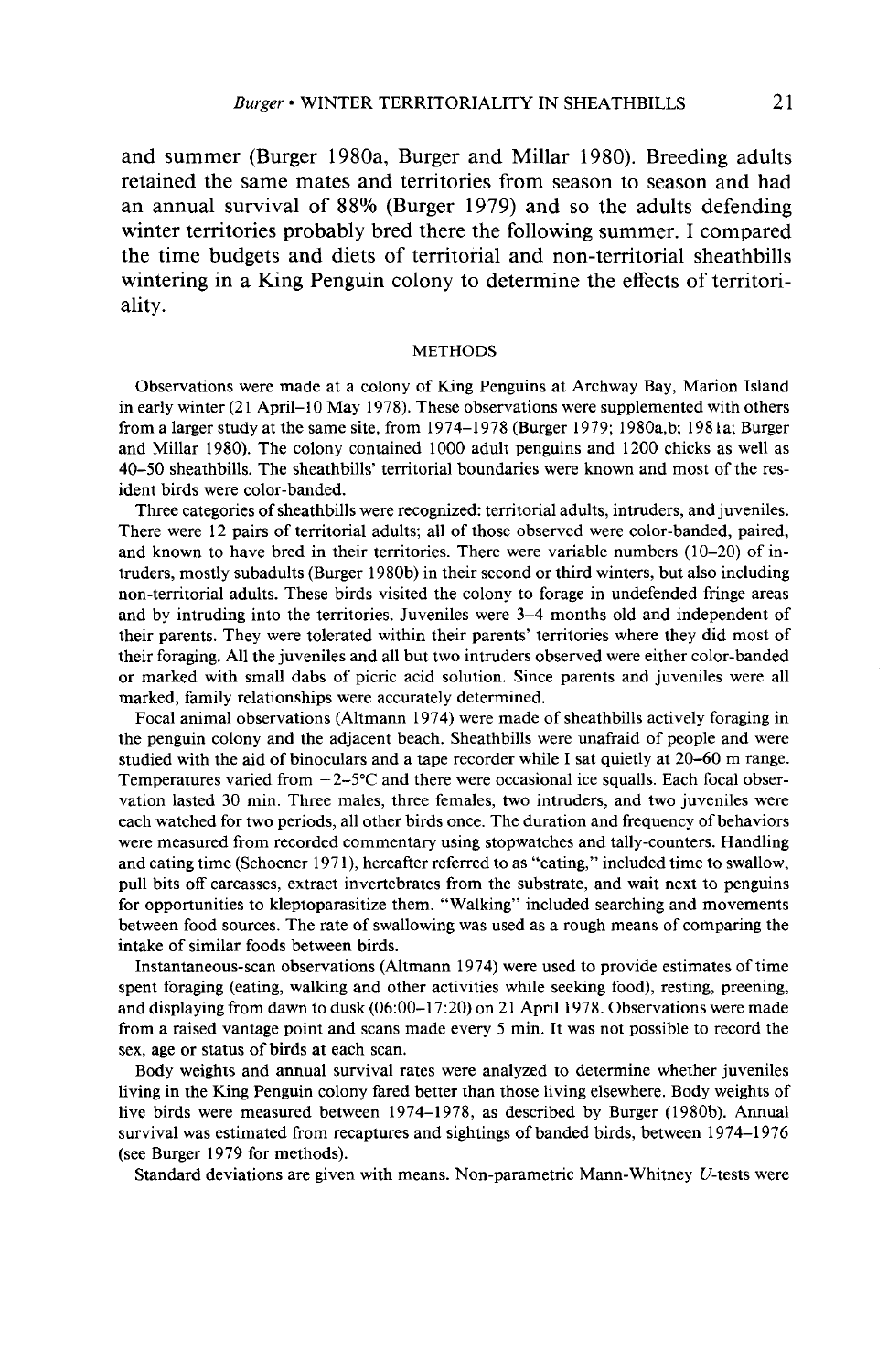**used to analyze the focal-animal data. Student's t-tests were used to analyze the duration of feeding bouts at carcasses, where the sample sizes were large.** 

# **RESULTS**

**Agonistic encounters between sheathbills at the King Penguin colony consisted mostly of chases (Burger 1980a, Burger and Millar 1980). These ranged from low intensity encounters where one bird supplanted another at a food source, to vigorous chases of lo-20 m involving rapid running and often flapping flight as a territorial adult evicted an intruder from its territory. Although chasing and being chased used little of the foraging time (Table l), these activities disrupted the birds' foraging; at a rate of once every 5 min for territorial adults and juveniles, and every 2 min for intruders (Table 2). Territorial males and females were rarely chased by other birds, and they spent significantly more time chasing and less being chased, than either intruders or juveniles (Tables 1 and 2). Although the juveniles were subordinate to the intruders, which were older birds, the juveniles were chased for significantly less time (Table 1) and far less frequently (Table 2) than intruders, with fewer disruptions to their foraging. Juveniles reduced agonistic encounters by foraging within their parents' territories. Those that strayed outside their parents' territories were regularly chased by neighboring territorial adults, intruders and other juveniles. Adults quite frequently chased their own offspring, but these chases were brief, usually supplantings, and the offspring were not driven out of territories at this time.** 

**Sheathbills ate four recognizable food types in the King Penguin colony. Food kleptoparasitized from the penguins (hereafter referred to as "penguin food") and flesh from carcasses were food of high quality. Penguin food consisted of fish, squid, and marine crustaceans stolen from penguins as they regurgitated to their chicks (Burger 1979). Penguin food had an**  energy content of 4.5–6.8 kJ  $g^{-1}$  (fresh weight) and a protein content of 14-18% of fresh weight (Burger 1981a). When a sheathbill was successful **at robbing a penguin, the mass of food ingested per peck appeared to be about 10 x that of other food.** 

**The colony was littered with numerous carcasses of penguins, virtually all within sheathbills' territories. All that remained of most carcasses was skin and bones. Sheathbills generally gained access to a carcass only after the skin had been ripped off and most of the flesh eaten by Southern**  Giant-Petrels (*Macronectes giganteus*), Northern Giant-Petrels (*M. halli*) **and Brown Skuas (Cutharacta lonnbergi). Sheathbills picked off small pieces of meat, skin and blubber, which had energy contents of 4.9-l 1.6 kJ g-i and protein contents of 13-19% of fresh weight (Burger 198 la).** 

**Invertebrates taken from the Penguin colony represented food of in-**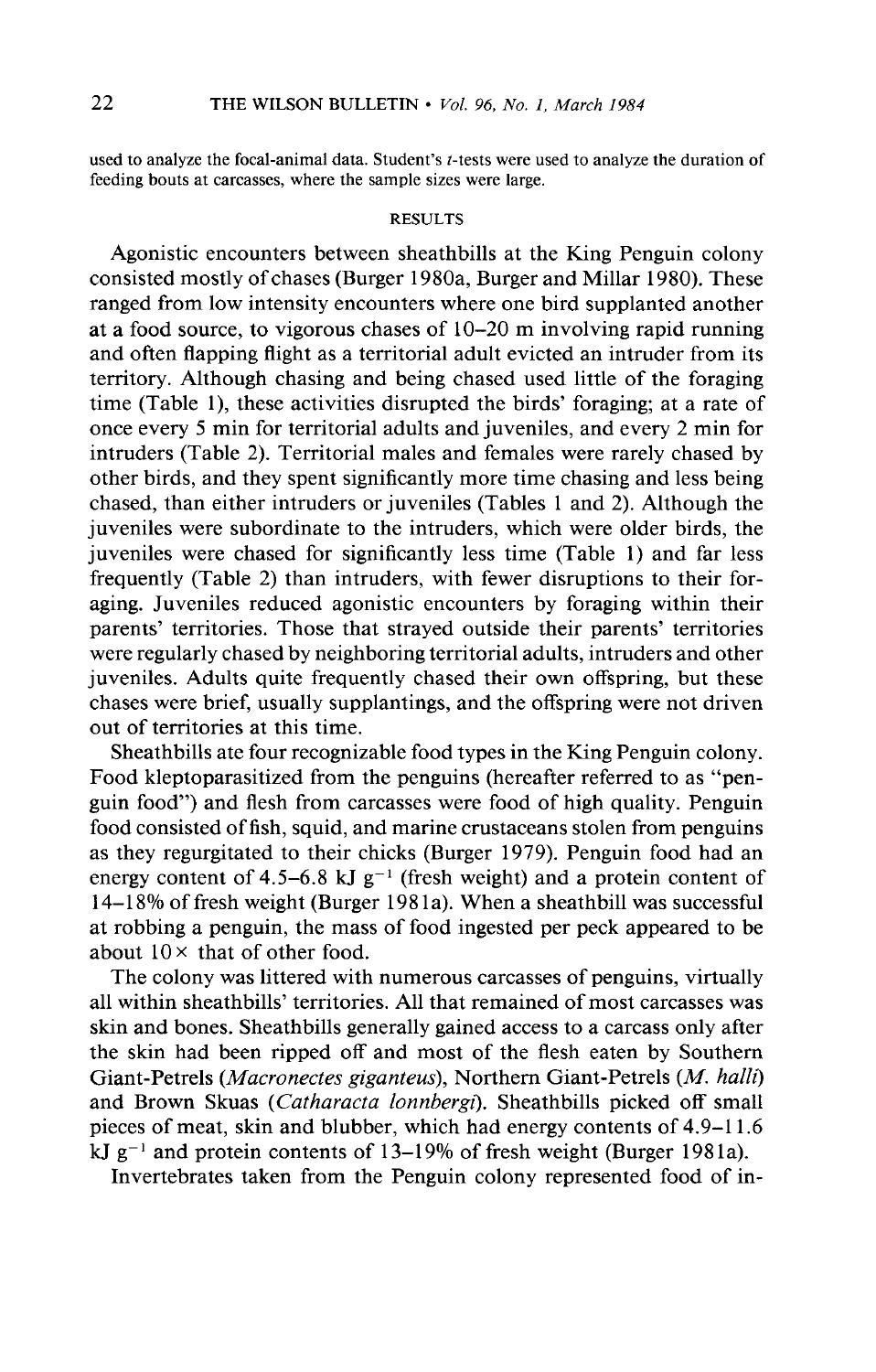| ו<br>ו<br>ו | 2011年,1928年10月,1928年10月,1928年10月20日,1928年10月,1928年10月,1928年10月,1929年10月,1929年10月,1929年10月,1929年10月,1 |
|-------------|------------------------------------------------------------------------------------------------------|

| $\frac{1}{2}$             |  |
|---------------------------|--|
|                           |  |
|                           |  |
|                           |  |
|                           |  |
|                           |  |
|                           |  |
|                           |  |
|                           |  |
| The air Montana and any f |  |
|                           |  |
|                           |  |
|                           |  |
|                           |  |
|                           |  |
|                           |  |
|                           |  |
|                           |  |
| i                         |  |
|                           |  |
|                           |  |
| )<br> <br> <br> <br>Ĭ.    |  |
| $\overline{1}$            |  |
|                           |  |

| Activity                       | males $(M)$<br>$(N = 10)$<br><b>Cerritorial</b> | Territorial<br>females (F)<br>( $N = 10$ ) | Intruders (I)<br>$(N = 14)$ | Juveniles (J)<br>$(N = 10)$ | Significant differences <sup>®</sup>                                   |
|--------------------------------|-------------------------------------------------|--------------------------------------------|-----------------------------|-----------------------------|------------------------------------------------------------------------|
| Eating                         | $45 \pm 13$                                     | $52 \pm 18$                                | $29 \pm 15$                 | $49 \pm 17$                 | $M > I (U = 108), F > I (U = 122),$                                    |
| Walking                        | $44 \pm 12$                                     | $34 \pm 18$                                | $57 \pm 13$                 | $40 \pm 17$                 | $I > M (U = 109), I > F (U = 119),$<br>$J > I (U = 112)$               |
| Looking around                 | $8 \pm 12$                                      | $1 \pm 7$                                  | $11 \pm 6$                  | $\frac{1}{2}$ + 8           | $1 > J(U = 111)$<br>No differences                                     |
| Chasing                        | $2.1 \pm 1.5$                                   | $1.4 \pm 1.2$                              | $0.4 \pm 0.6$               | $0.4 \pm 0.7$               | $M > I (U = 133), F > I (U = 104),$                                    |
| Fleeing                        | $\frac{0}{2}$                                   | ៑                                          | $3.3 \pm 2.0$               | $0.8 \pm 0.7$               | $I > M (U = 140), J > M (U = 80),$<br>$M > J (U = 80), F > J (U = 76)$ |
|                                |                                                 |                                            |                             |                             | $I > F(U = 14), J > F(U = 95),$<br>$I > J(U = 133)$                    |
| Threatening                    | $0.6 \pm 1.9$                                   | $0.2 \pm 0.2$                              | $0.3 \pm 0.6$               | $\overline{0}$ .            | Not tested                                                             |
| Pair display                   | $0.3 \pm 0.3$                                   | $1.4 \pm 1.2$                              | $\frac{1}{2}$               | $\overline{0}$              | Not tested                                                             |
| Preening                       | $0.7 \pm 1.1$                                   | $0.8 \pm 0.8$                              | $0.9 \pm 1.1$               | $0.3 \pm 0.4$               | No differences                                                         |
| Soliciting food                | $\rm ^{o}$                                      | $\frac{0}{2}$                              | $\frac{1}{2}$               | $3.2 \pm 2.5$               | Not tested                                                             |
| Mean observation<br>time (min) | $30 +$                                          | م<br>$28 \pm$                              | $25 \pm 5$                  | $28 \pm 4$                  |                                                                        |

 $^{\circ}$  Mann-Whitney U-test,  $P < 0.05$ .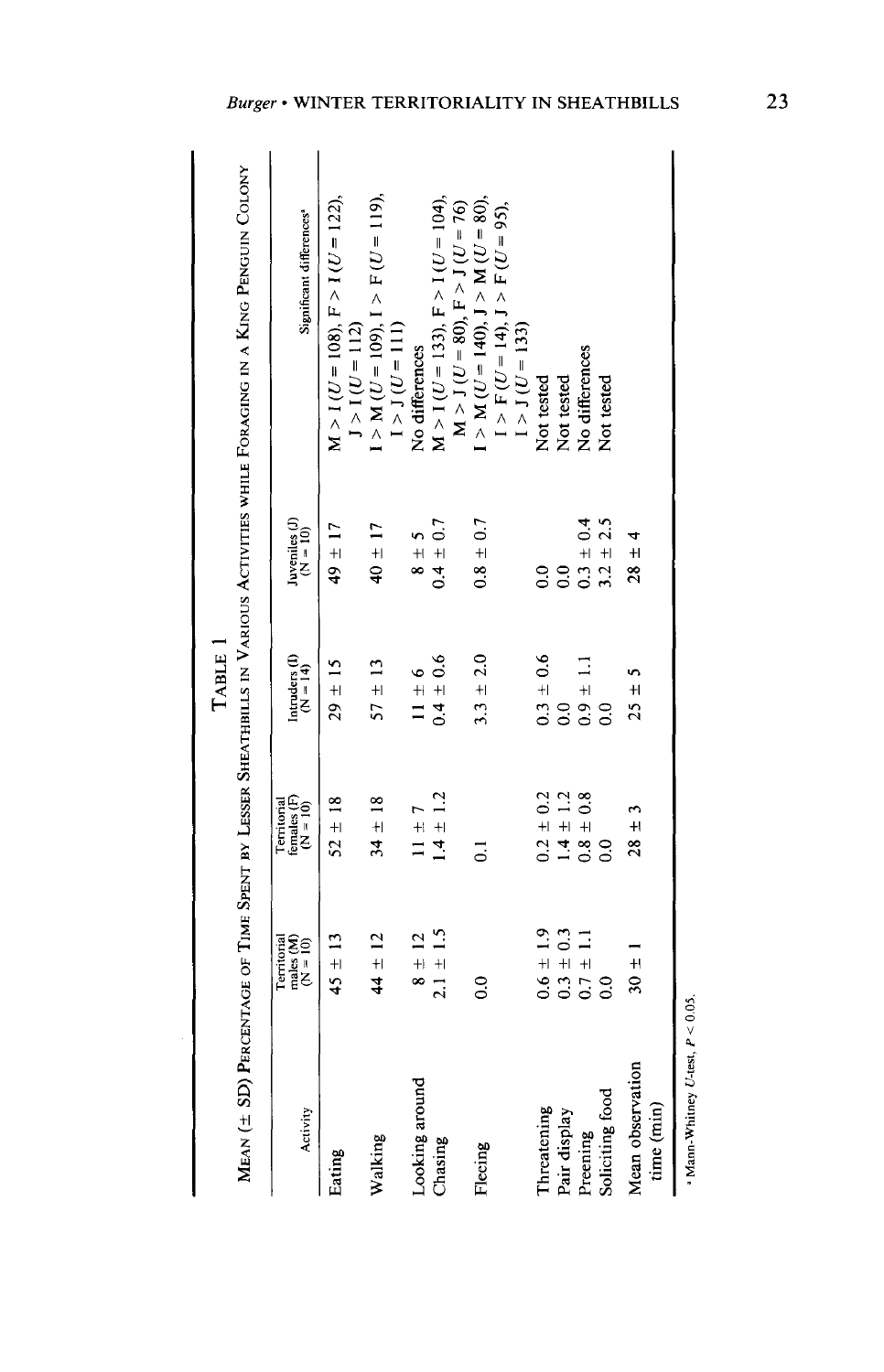MEAN ( $\pm$  SD) RATE OF AGONISTIC EVENTS (PER H) BY SHEATHBILLS IN A KING PENGUIN COLONY TABLE 2

| Behavior      | Territorial<br>males (M)<br>(N = 10)                                                                           | Territorial<br>females (F)<br>(N = 10) | Intruders (I)<br>( $N = 14$ ) | Juveniles (J)<br>$(N = 10)$    | Significant differences <sup>b</sup>                                                      |
|---------------|----------------------------------------------------------------------------------------------------------------|----------------------------------------|-------------------------------|--------------------------------|-------------------------------------------------------------------------------------------|
| Chasing       | $5.6 \pm 8.4$<br>$(99)^n$                                                                                      | $13.4 \pm 11.5$<br>$\widehat{69}$      | $3.9 \pm 4.8$<br>(25)         | $3.0 \pm 5.4$<br>(22)          | $M > I (U = 127)$ , $M > J (U = 92)$ ,<br>$F > I(U = 104)$ , $F > J(U = 78)$              |
| Being chased  | ව                                                                                                              | $0.2 - 0.8$<br>$\widehat{c}$           | $28.2 - 10.3$<br>(184)        | $0.2 - 9.6$<br>(89)            | $I > M$ ( <i>U</i> = 140), $I > F$ ( <i>U</i> = 140),<br>$J > M (U = 80), J > F (U = 80)$ |
| Both combined | $15.6 \pm 8.4$<br>(99)                                                                                         | $13.6 \pm 11.7$<br>(72)                | $82.0 \pm 12.9$<br>(209)      | $3.2 \pm 9.8$<br>$\frac{1}{2}$ | $I > M (U = 120.5), I > F (U = 120),$<br>$1 > J(U = 127)$                                 |
|               | h Times in a cash come de sur the come design a morte de la come de la proprieta de la come de la come de la c |                                        |                               |                                |                                                                                           |

 $\frac{1}{2}$  Figures in parentheses show the numbers of encounters observed.<br>  $\frac{1}{2}$  Mann-Whitney U-test,  $P < 0.05$ .

 $24$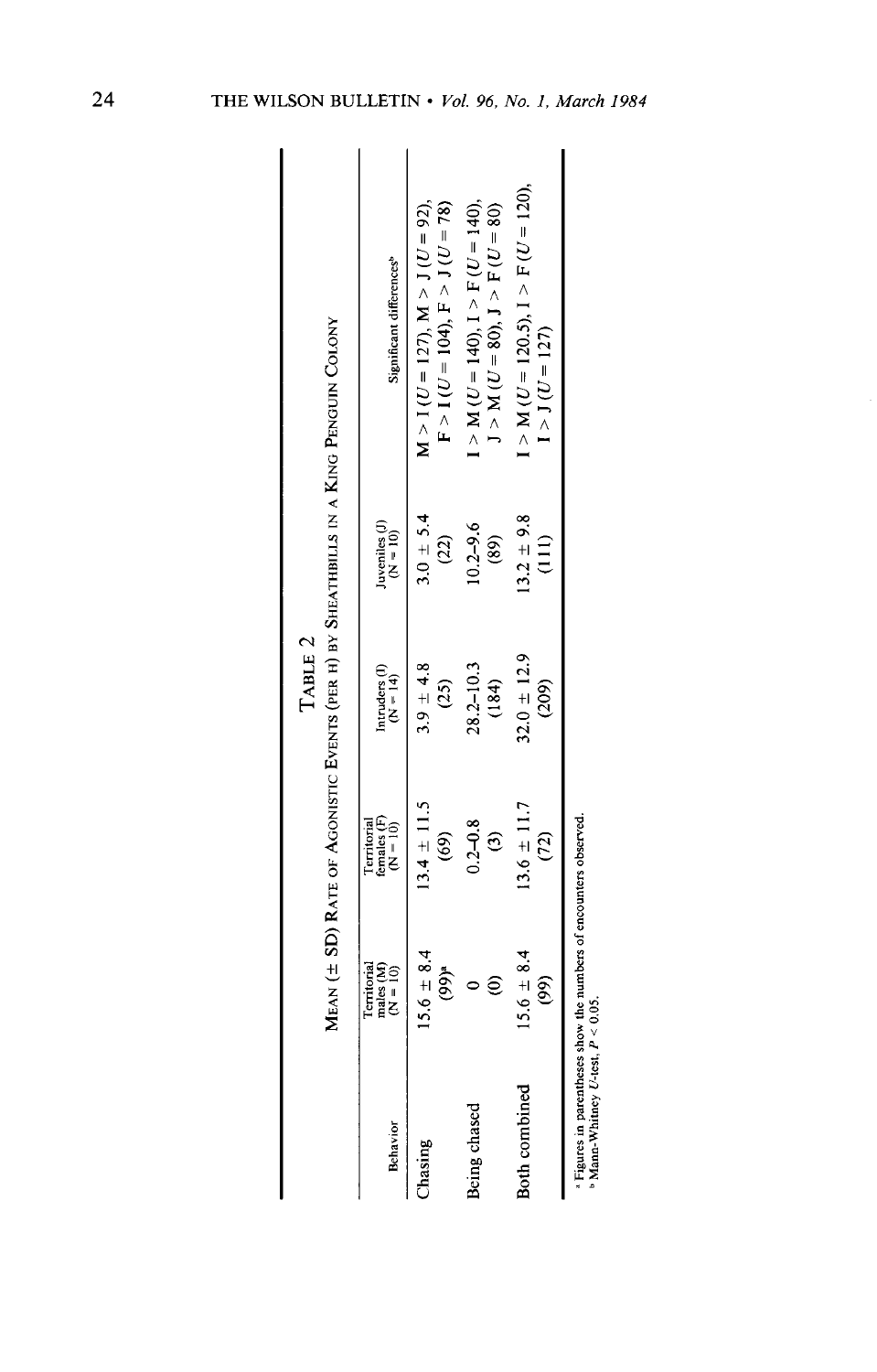termediate quality, averaging  $3.0 \text{ kJ g}^{-1}$  and  $11\%$  protein (Burger 1981a). **Small flies (Diptera), Collembola and mites (Acarina) were widely dis**tributed across the colony. Larger kelp flies (*Paractora* sp. and *Apetenus* **sp.), their larvae and pupae and small oligochaetes occurred within rotting kelp on the beach and colony floor and were quite abundant in patches. Use of invertebrates by sheathbills involved considerable search time spent walking, but negligible handling time.** 

**Freshly voided excreta from penguins represented low quality food,**  averaging 2.1 kJ  $g^{-1}$  and 3% protein (Burger 1981a). The sheathbills did **not appear to seek this food actively but ate it opportunistically as they walked about the colony. In addition to the above food types, the sheathbills also ate unidentified small items, which were probably tiny arthropods, excreta and the fragments of blood-sheaths shed from the feathers of molting penguins.** 

**The instantaneous-scan observations revealed that the sheathbills spent**  69% of the day foraging, 21% resting, 9% preening, and displaying  $(N =$  $45 \pm 4$  birds per scan). Ninety percent of the foraging birds were located **among the penguins, 8% on piles of rotting kelp jetsam, and 2% on small patches of vegetation within and bordering the colony. The sheathbills' territories covered most of the penguin colony and the adjacent beach. Non-territorial birds moved away from these areas to rest and preen and almost all agonistic encounters involved foraging birds.** 

**Focal-animal observations revealed that foraging birds performed several activities, but eating, walking and looking around made up 97% of the foraging time of each class of sheathbill (Table 1). Of these major activities, intruders spent significantly less time eating, but more walking, than the territorial adults and juveniles but there were no other significant differences (Table 1). Since the rates of food intake by intruders were not higher than the other birds (see below), but their eating time was less, these data suggest that the intruders had to spend more of the day foraging than other birds. Sheathbills frequently raised their heads to look about. This probably had at least two functions: to look for new feeding opportunities and to watch for skuas which foraged in the penguin colony and occasionally attacked sheathbills (Burger 1979). Agonistic behavior, pair displays and brief intervals of preening took little of the foraging time (Table 1). Juveniles spent 3% of their foraging time soliciting food from their parents, an activity which yielded negligible amounts of food. This behavior was also an appeasement signal (Burger 1980a).** 

**The percentage of foraging time spent eating each food type (Table 3) and the rates of swallowing (Table 4) were used to indicate the sheathbills' access to the food types and a rough measure of food intake. With the exception of penguin food, all bird classes ate all food types and most individuals included all types of food in their diets.**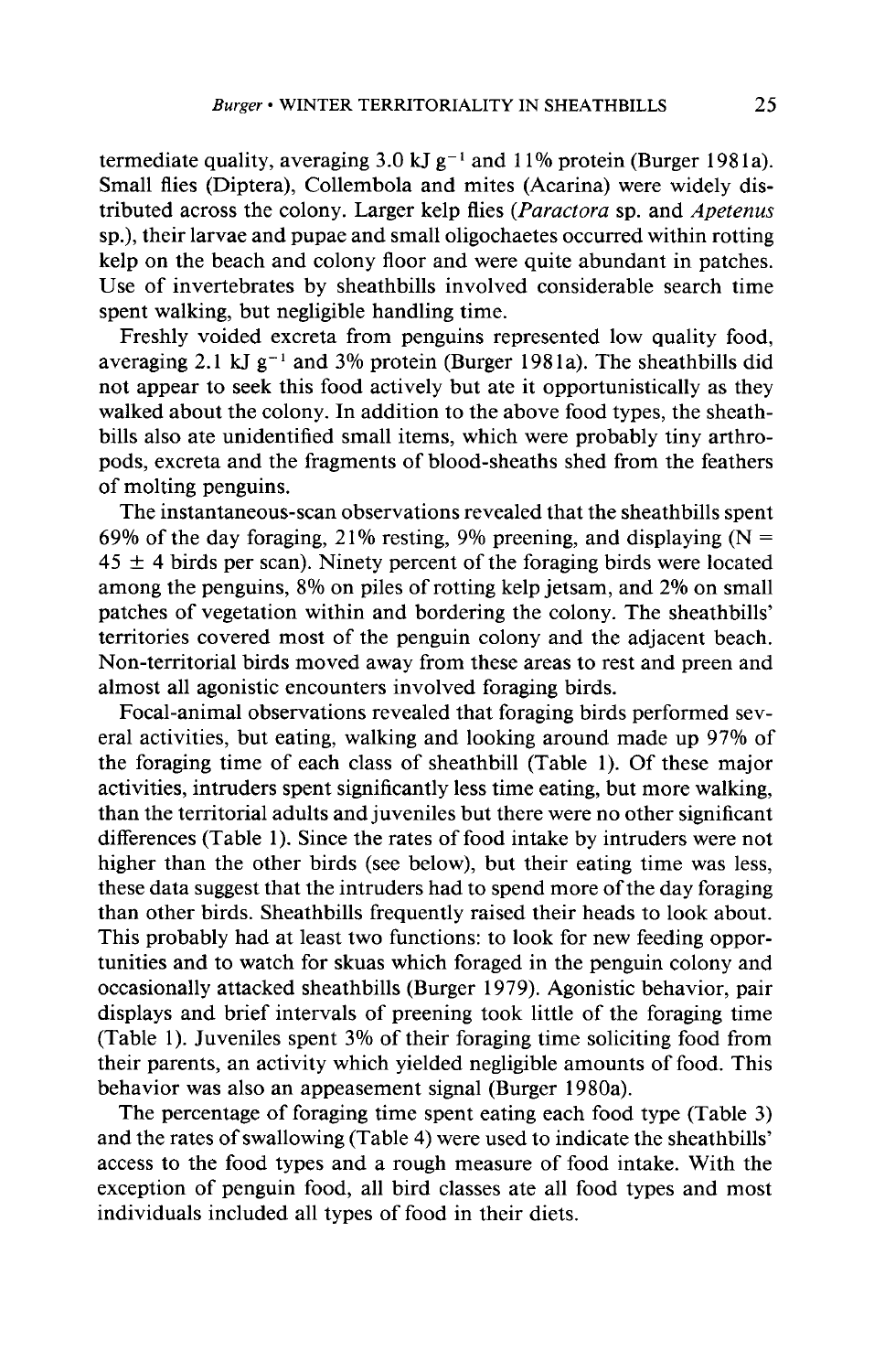|                         |                                       |                                                                                      | TABLE 3                                             |                             |                                                                         |
|-------------------------|---------------------------------------|--------------------------------------------------------------------------------------|-----------------------------------------------------|-----------------------------|-------------------------------------------------------------------------|
|                         |                                       | MEAN (± SD) PERCENTAGE OF FORAGING TIME SPENT EATING VARIOUS FOOD TYPES <sup>®</sup> |                                                     |                             |                                                                         |
| Food type               | males (M) <sup>b</sup><br>Territorial | Territorial<br>females (F)                                                           | Intruders<br>$\begin{pmatrix} 1 \\ 0 \end{pmatrix}$ | Juveniles<br>$\binom{J}{i}$ | Significant differences <sup>e</sup>                                    |
| Penguin food            | $12 \pm 15$<br>$\widehat{c}$          | $10 \pm 17$<br>$\widehat{c}$                                                         | $4 \pm 12$<br>$\varepsilon$                         |                             | Not tested (see text)                                                   |
| Carcass                 | $20 + 22$<br>$\widehat{\mathcal{E}}$  | $39 \pm 26$<br>(100)                                                                 | $18 \pm 18$<br>(93)                                 | $31 \pm 22$<br>(100)        | $F > I(U = 112)$                                                        |
| Invertebrates           | $10 \pm 21$<br>$\circledast$          | $\widehat{C}$<br>$\frac{1}{2}$                                                       | $2 \pm 2$<br>(86)                                   | $2 \pm 5$<br>$\circledast$  | No differences                                                          |
| Excreta                 | $2 \pm 2$<br>$\widehat{\mathcal{S}}$  | $\frac{1}{2}$<br><b>E</b>                                                            | (93)<br>$2 \pm 1$                                   | $4 \pm 4$<br>$\circledS$    | No differences                                                          |
| Unidentified<br>objects | (100)<br>$\frac{1}{1}$                | $\frac{100}{1}$<br>$\frac{1}{1}$                                                     | $3 \pm 2$<br>(100)                                  | $12 \pm 15$<br>(100)        | $I > M (U = 110), I > F (U = 126),$<br>$J > M (U = 75), J > F (U = 85)$ |
| Total eating            | $45 \pm 13$                           | $52 \pm 18$                                                                          | $29 \pm 15$                                         | $49 \pm 17$                 |                                                                         |
|                         |                                       |                                                                                      |                                                     |                             |                                                                         |

<sup>a</sup> Sample sizes as in table 1.<br>
<sup>b</sup> Figures in parentheses show the percentages of birds eating the foods.<br>  $\alpha$  Mann-Whitney U-test,  $P < 0.05$ .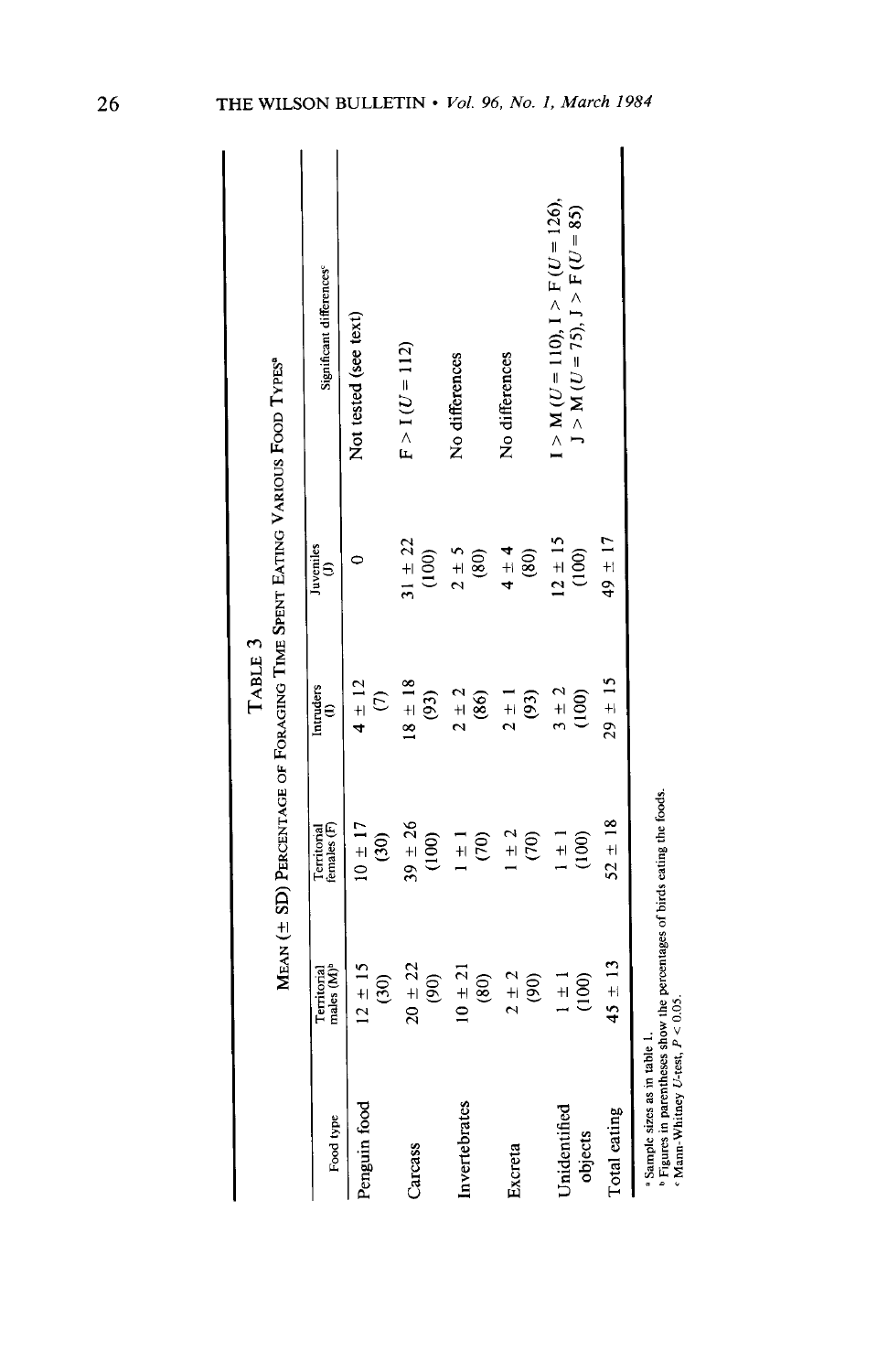|                      |                                                 |                                        | TABLE 4                        |                                 | MEAN (± SD) RATES OF SWALLOWING FOOD (SWALLOWS/MIN OF FORAGING TIME) BY SHEATHBILLS |
|----------------------|-------------------------------------------------|----------------------------------------|--------------------------------|---------------------------------|-------------------------------------------------------------------------------------|
| Food type            | males $(M)$<br>$(N = 10)$<br><b>Territorial</b> | Territorial<br>females (F)<br>(N = 10) | Intruders<br>(I)<br>$(N = 14)$ | Juveniles<br>$(0, \frac{1}{C})$ | Significant differences <sup>®</sup>                                                |
| Penguin food         | $0.2 \pm 0.5$                                   | $0.2 \pm 0.5$                          | $0.1 \pm 0.3$                  |                                 | Not tested (see text)                                                               |
| Carcass              | $1.2 \pm 14.5$                                  | $25.4 \pm 26.3$                        | $7.4 \pm 7.3$                  | $16.2 \pm 15.0$                 | $F > 1(U = 110)$                                                                    |
| Invertebrates        | $1.1 \pm 2.2$                                   | $0.3 \pm 0.6$                          | $0.6 \pm 0.7$                  | $0.6 \pm 1.2$                   | $I > F(U = 109)$                                                                    |
| Excreta              | $0.7 \pm 0.6$                                   | $0.4 \pm 0.6$                          | $0.8 \pm 0.6$                  | $1.3 \pm 1.1$                   | $I > F(U = 77)$                                                                     |
| Unidentified objects | $0.8 \pm 0.3$                                   | $0.6 \pm 0.4$                          | $1.9 \pm 1.0$                  | $3.7 \pm 3.6$                   | $I > M (U = 120), I > F (U = 125),$<br>$J > M (U = 79), J > F (U = 82)$             |
|                      |                                                 |                                        |                                |                                 |                                                                                     |

<sup>a</sup> Mann-Whitney U test,  $P < 0.05$ .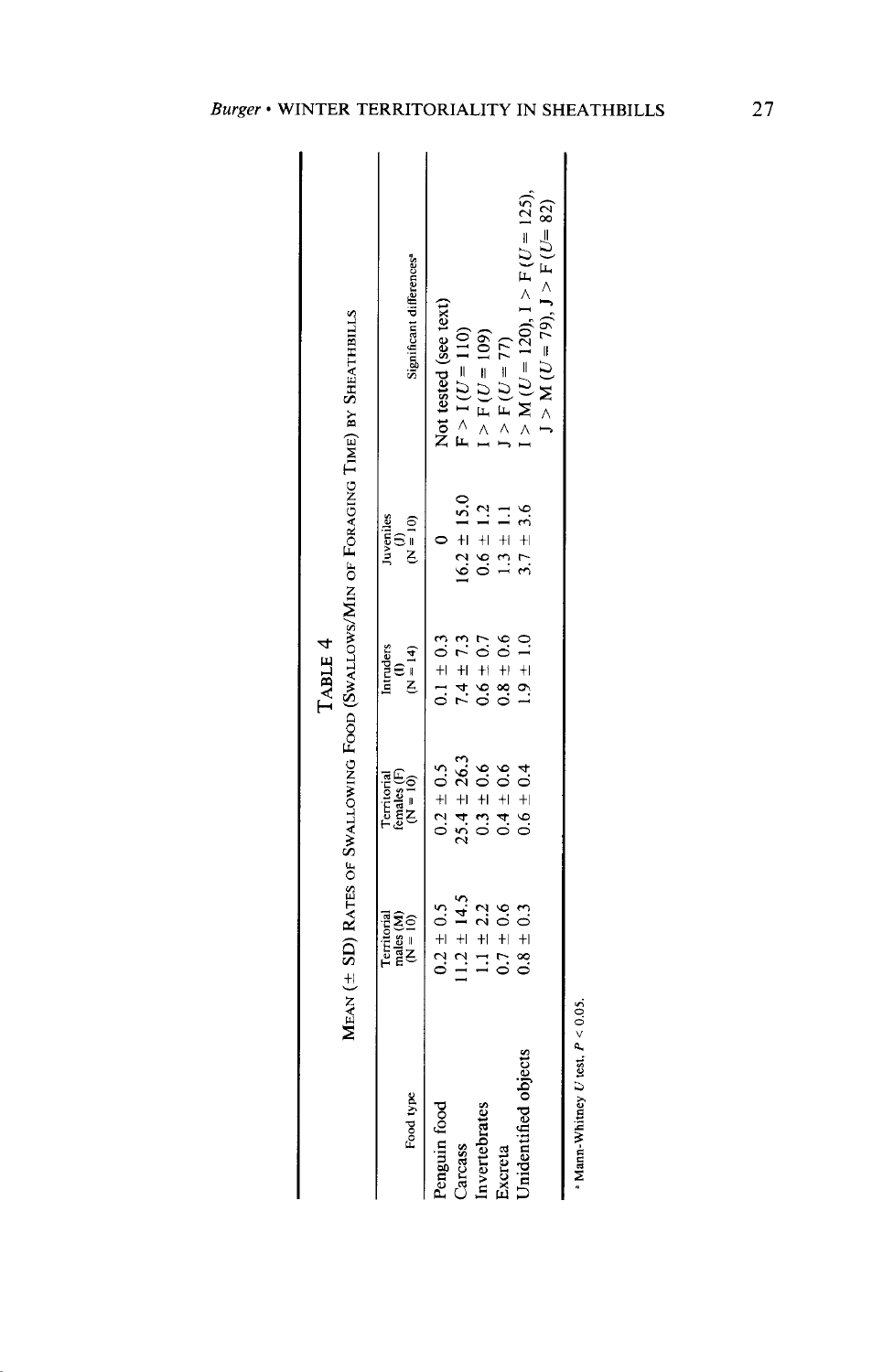**Territorial males and females appeared to spend more time attempting to rob penguins, and were seemingly more successful at this activity than were the intruders. Sample sizes were too small for statistical testing (Tables 3 and 4). During 20 observation periods involving territorial adults, four males and four females (40% of the adults) actually leapt against the penguins to disrupt their feeding of chicks, and three males and three females (30%) obtained food in this manner. By contrast, only two intruders (14% of 14 records), both non-territorial adults, leapt against the penguins but only one (7%) was successful in obtaining food. The only sheathbills which obtained appreciable amounts of food by kleptoparasitism (10 swallows or more per 30 min focal-watch) were those which devoted 30% or more of their foraging time to this task. Successful sheathbills regularly had to spend long periods (> 1 min) watching for the right moment to disrupt a penguin as it delivered food to its chick. Territorial adults, which could stand for long periods without being chased by conspecifics, had an advantage in getting penguin food over intruders, which were frequently chased. No juveniles attempted to rob penguins.** 

**The sheathbills spent most of their eating time and obtained most of their food at carcasses. Territorial females spent significantly more time and had higher rates of swallowing at carcasses than intruders, but there were no other significant differences between other sheathbill classes (Tables 3 and 4). The swallowing rate by males at carcasses was higher than intruders but not significantly so. This was partially due to the fact that in 5 of the 10 observations, the males appeared to concentrate on getting penguin food or large invertebrates, rather than food from carcasses.** 

**Territorial adults were dominant at all carcasses within their territories and tended to feed on fresher carcasses, which yielded larger portions per peck, than those normally accessible to intruders. Territorial males were never chased during feeding bouts at carcasses (N = 65 bouts) and territorial females were chased in only 2% of feeding bouts (N = 109). Subordinate birds were frequently chased from carcasses; intruders and ju**veniles ended 38% ( $N = 65$ ) and 47% ( $N = 85$ ), respectively, of their **feeding bouts at carcasses by being chased. Consequently, the mean du**rations of these feeding bouts at carcasses for territorial males ( $54 \pm 80$ ) sec,  $N = 65$ ) and females (62  $\pm$  63 sec,  $N = 109$ ) were each significantly longer than those of intruders (37  $\pm$  44 sec, N = 98) (t = 1.74, df = 161 and  $t = 3.27$ ,  $df = 205$ , respectively,  $P < 0.05$  in each case). The mean bout duration by juveniles (41  $\pm$  46 sec, N = 131) was significantly less than that of females ( $t = 2.98$ ,  $df = 238$ ,  $P < 0.05$ ), but was not significantly different from those of males ( $t = 1.44$ ,  $df = 194$ ,  $P > 0.05$ ) or **intruders** ( $t = 0.66$ , df = 227,  $P > 0.05$ ).

**Most sheathbills swallowed few invertebrates and spent little time eating**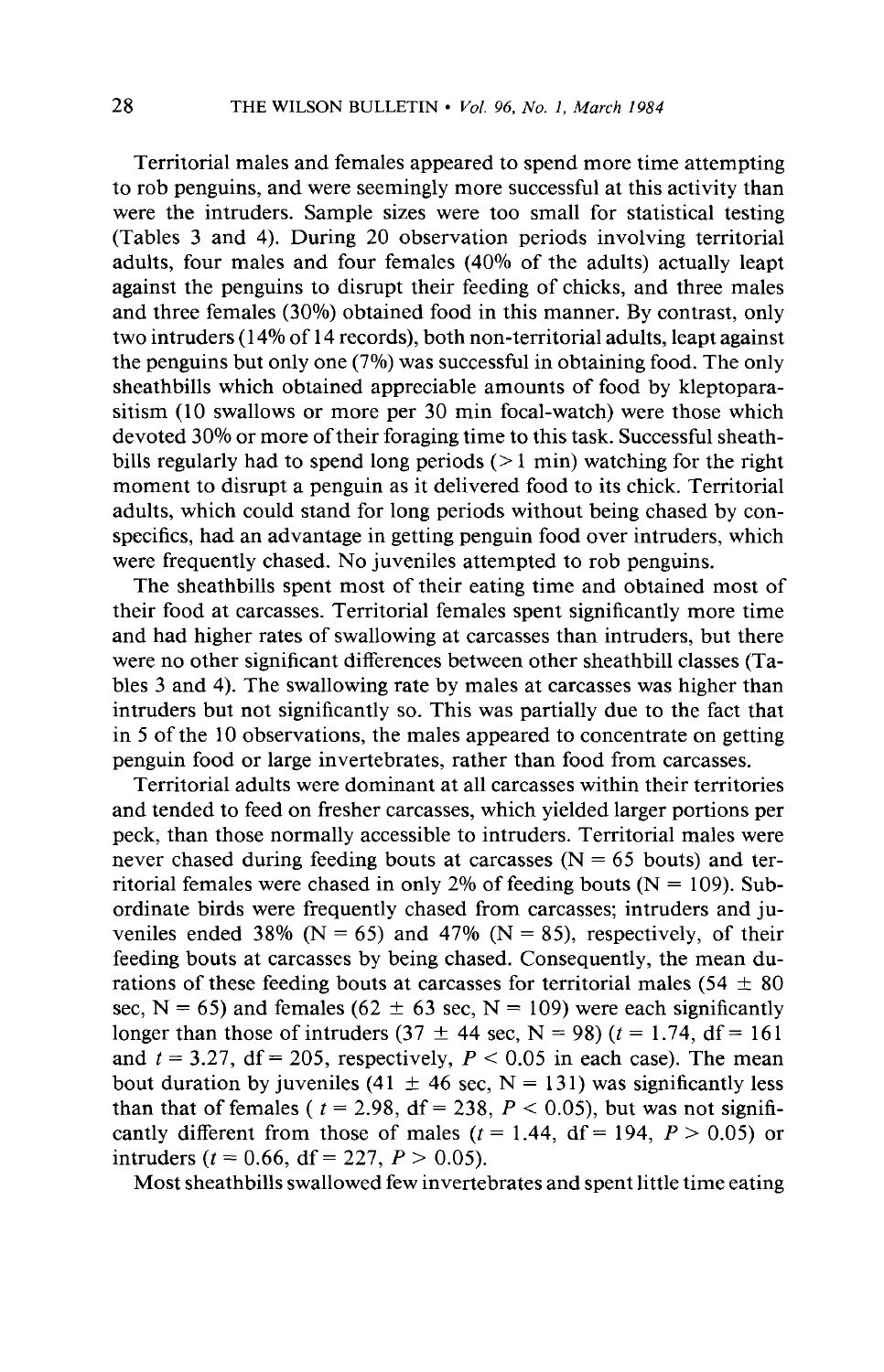**them (Tables 3 and 4). The only significant differences here were that territorial females had lower swallowing rates than intruders. Although most territorial males ate few invertebrates, their mean eating time and intake of this food was boosted by two records in which males spent 79% and 95% of the eating time ingesting large kelp fly larvae taken from particularly productive patches of rotting kelp.** 

**Most sheathbills ate some excreta, but generally only small amounts. Juveniles had higher rates of swallowing excreta than territorial females but there were no significant differences between other classes (Tables 3 and 4). Intruders and juveniles spent significantly more time eating and had higher rates of swallowing unidentified objects than territorial males and females (Tables 2 and 3). These unidentified objects were all very small and probably of low nutritional value.** 

**The mean weight of juveniles trapped in King Penguin colonies during**  the winter (April through September) was  $446 \pm 74$  g (N = 14), which was significantly higher (two-tailed *t*-test,  $t = 1.90$ ,  $df = 67$ ,  $P = 0.05$ ) **than the mean weight of juveniles trapped elsewhere in the same period**   $(414 \pm 50 \text{ g}, \text{N} = 55)$ . The minimum annual survival of juveniles banded in King Penguin colonies and those banded elsewhere was  $0.55$  (N = 14) and  $0.33$  (N = 59), respectively, over a two year period,  $1974-1976$ . These **data are presented tentatively since the disappearance of banded juveniles was due to death and also to movements to other parts of the island (Burger 1979).** 

#### **DISCUSSION**

**The costs of territorial defense by sheathbills wintering in the King Penguin colony appeared to be low. Territorial adults spent less than 2% of their foraging time and similar low proportions of their overall daily time budget in overt chasing and threatening. There was also little risk of injury from fighting. Fighting occurred rarely, only between neighboring territorial adults and was seldom damaging (Burger 1980a, Burger and Millar 1980). The economical defense of territories was facilitated by conspicuous visual and vocal advertising (Burger 1980a), but there was no evidence that this conspicuousness might have increased the risk of predation by skuas. The sheathbills maintained the same territories with relatively stable boundaries from year to year (Burger 1980a), which probably facilitated their defense, as was found for some other species (Southern and Lowe 1968, Davies 1976).** 

**Sheathbills appeared to benefit from winter territoriality in at least two ways, and possibly a third. Firstly, the territorial adults had greater access to high quality food than intruders. Very few non-territorial birds had the freedom from interference needed to stand waiting for opportunities**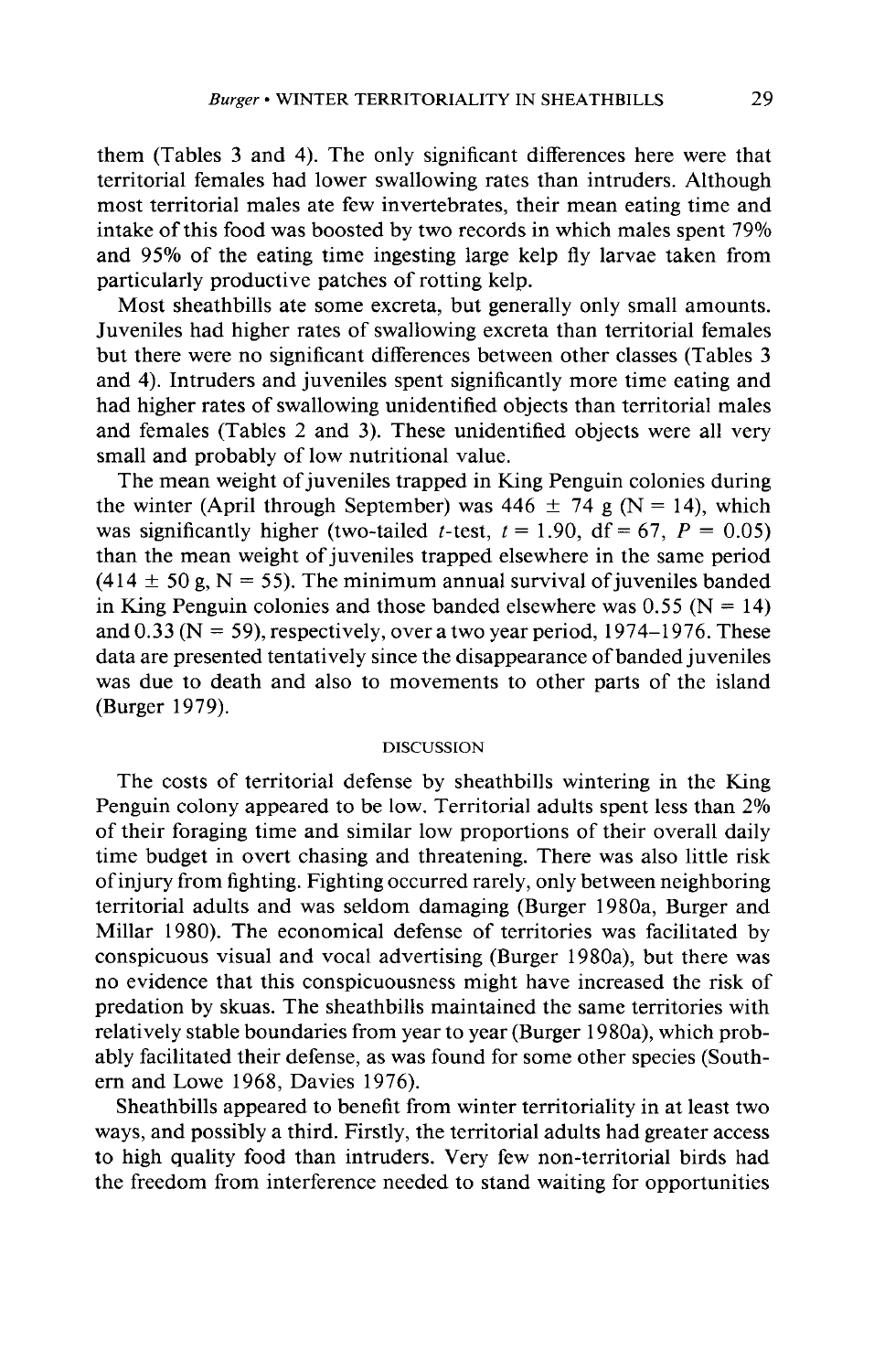**to kleptoparasitize penguins. Territorial adults were immediately dominant at penguin carcasses within their territories. They had longer feeding bouts at carcasses, with fewer interruptions, than the intruders did. Territorial females had significantly higher rates of swallowing carcass flesh than the intruders did. Territorial adults were undoubtedly very familiar with the food resources in their territories, which they crosssed many times a day. They spent more time eating and less walking in search of food than intruders.** 

**The overall impression was that territorial adults had little difficulty in getting sufficient food, whereas the intruders had to spend more time and effort and quite frequently resorted to eating small items of low quality food. Despite this, many intruders appeared well fed, the King Penguin colonies attracted many non-territorial birds (Burger 198 la) and several banded individuals foraged as intruders all winter (Burger, unpubl. data 1974-1977).** 

**Secondly, a territorial pair probably enhanced its inclusive fitness by permitting its offspring to overwinter in the territory. Juveniles were lighter than other birds (Burger 1980b), had higher rates of mortality than adults and were more commonly found dead and underweight following inclement weather (Burger 1979). Juveniles which foraged in King Penguin colonies were heavier in winter and appeared to have higher chances of survival than those elsewhere. Within their parents' territories they avoided much of the interference competition for food in these colonies. Juveniles were subjected to less chasing than intruders, although subordinate to those birds. Consequently, juveniles spent more time eating, with fewer interruptions, and less time walking than intruders.** 

**Finally, adults which were territorial all winter were probably more likely to have retained their territories in King Penguin colonies at the onset of breeding than if they had abandoned them. I was unable to determine how many of the birds observed in 1978 subsequently bred in their territories but observations of color-banded birds in other years (1974-1977) showed that survivors always retained their territories in spring (Burger 1980a). At Marion Island, only the sheathbills with territories in penguin colonies bred, and some adults failed to obtain territories (Burger 1979), suggesting that there was competition for territories. Since King Penguin colonies generally attracted many sheathbills, it seems likely that the costs of re-establishing an abandoned territory there might exceed the cost of maintaining the territory all winter. Similar ideas have been suggested for other bird species (Fretwell and Lucas 1970, Pyke 1979). Snow (1956) showed that European Blackbirds which remained in their territories outside the breeding season were more likely to retain the territories.**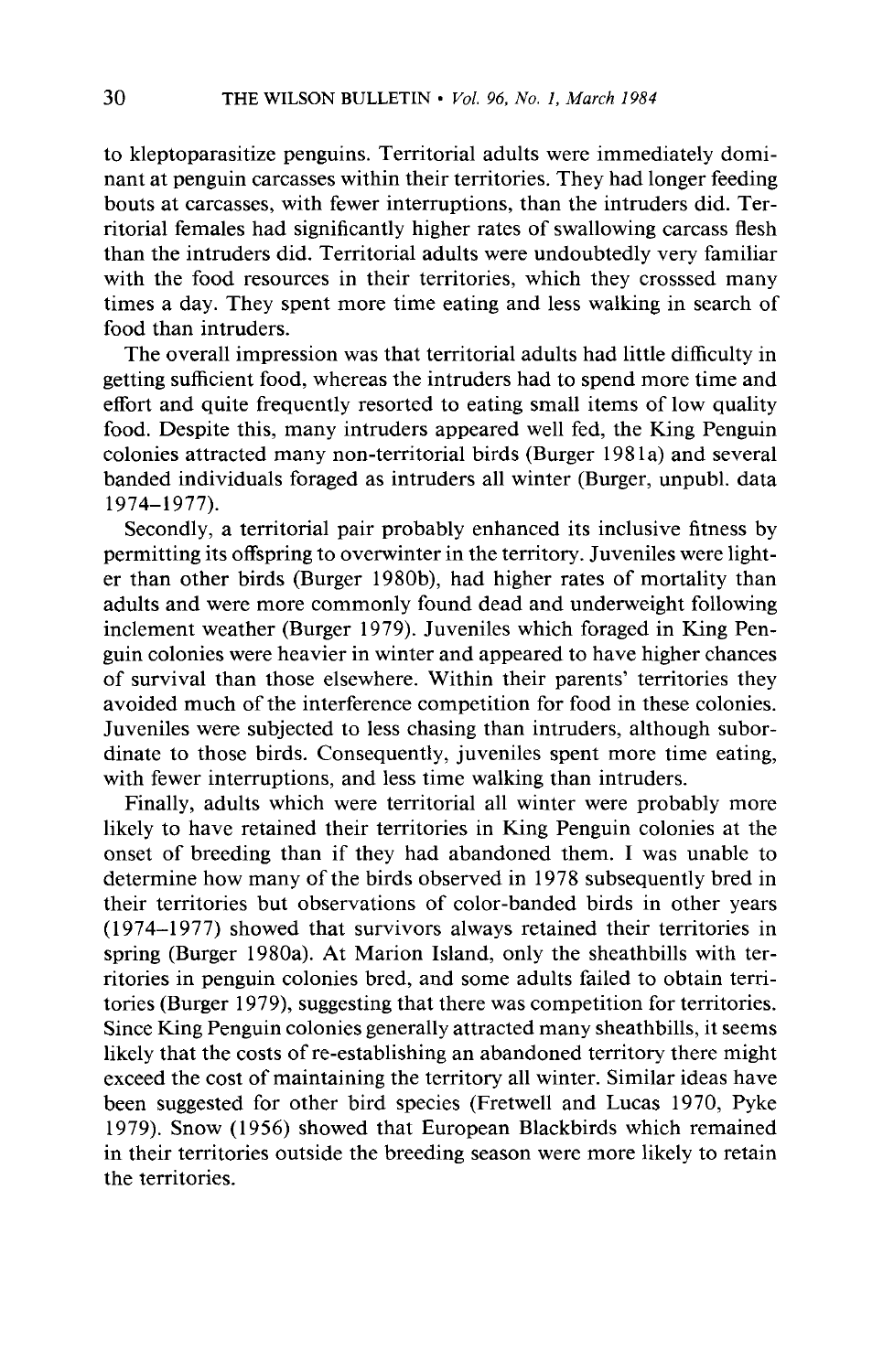**Sheathbills which bred in Rockhopper Penguin colonies abandoned their territories in winter, but survivors always regained these territories, and their survival rates and breeding success were similar to those of adults from King Penguin colonies (Burger 1979, 1980a). Unlike King Penguin colonies, the Rockhopper Penguin colonies provided little food**  and attracted few sheathbills during winter (Burger 1981a). Nevertheless, **adults began to re-occupy former territories there for several hours a day, several weeks before the Rockhopper Penguins arrived in the last week of October and there was once again a reliable food supply. By contrast, sheathbills in a King Penguin colony could maintain territories at this time while still getting sufficient food there.** 

**It appeared that the cost of territorial behavior was low relative to the benefits which acrued to the territorial adults and their offspring. In general, territories are only economically defendable if the resources are predictable and spatially concentrated (Brown 1964, Brown and Orians 1970). During winter at Marion Island, only the King Penguin colonies met these requirements. Sheathbills foraging in other parts of the island in winter adopted other strategies, such as flocking (Burger 1982).** 

### **SUMMARY**

**Lesser Sheathbills (Chionis minor) were studied at Marion Island in the sub-Antarctic. During the winter non-breeding season, pairs defended their breeding territories in King Penguin colonies against adult and subadult intruders, but they permitted their juvenile offspring to forage within the territories. Adults defended the territories at apparently little cost and gained immediate benefits by having greater access to the high quality food than intruders. Their offspring also benefitted by avoiding much of the aggressive competition for food, and this probably enhanced their survival. Adults remaining in their territories might also have improved their chances of retaining the territories in the following breeding season, but this was not directly confirmed. Although intruders were chased frequently and had less access to superior food, the King Penguin colonies remained attractive foraging sites in winter for many sheathbills. Only at these colonies was the food supply predictable and concentrated to allow territoriality in winter.** 

#### **ACKNOWLEDGMENTS**

**I thank D. Mostert for assistance in the field, V. Burger for extracting data from field notes, and D. Ainley, A. Berruti, R. Siegfried, and R. Zink for helpful criticism. The financial and logistic support of the South African Department of Transport, the South African Committee for Antarctic Research, the University of Cape Town and Memorial University of Newfoundland is gratefully acknowledged.** 

# **LITERATURE CITED**

**ALTMANN, J. 1974. Observational study of behaviour: sampling methods. Behaviour 49: 227-267.** 

**BROWN, J. L. 1964. The evolution of diversity in avian territorial systems. Wilson Bull. 76:160-169.**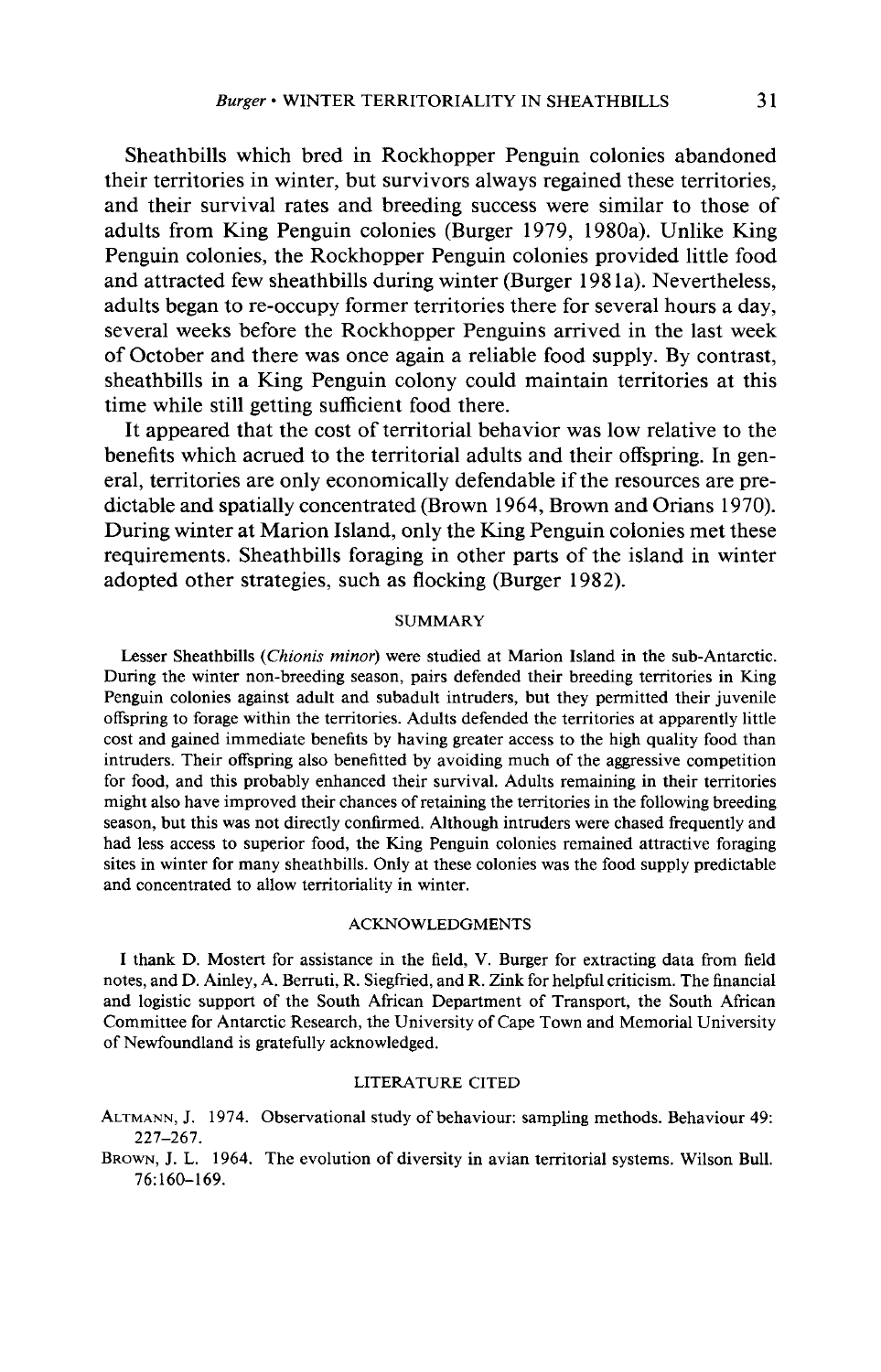**- AND G. H. ORIANS. 1970. Spacing patterns in mobile animals. Ann. Rev. Ecol. Syst. 1:239-262.** 

- **BURGER, A. E. 1979. Breeding biology, moult and survival of Lesser Sheathbills Chionis**  minor at Marion Island. Ardea 67:1-14.
- **-. 1980a. An analysis of the displays of Lesser Sheathbills Chionis minor. Z. Tierpsychol. 52:381-396.** 
	- **-. 1980b. Sexual size dimorphism and aging characters in the Lesser Sheathbill at Marion Island. Ostrich 5 1:39-43.**
- **-. 198 1 a. Food and foraging behaviour of Lesser Sheathbills at Marion Island. Ardea 69:167-180.**
- **-. 198 lb. Time budgets, energy needs and kleptoparasitism in breeding Lesser Sheathbills (Chionis minor). Condor 83: 106-l 12.**
- **-. 1982. Foraging behaviour of Lesser Sheathbills Chionis minor exploiting invertebrates on a Sub-Antarctic island. Oecologia 52:236-245.** 
	- **AND R. P. MILLAR. 1980. Seasonal changes of sexual and territorial behaviour and plasma testosterone levels in male Lesser Sheathbills (Chionis minor). Z. Tierpsychol. 521397-406.**
- DAVIES, N. B. 1976. Food, flocking and territorial behaviour of the Pied Wagtail (*Motacilla* **alba yarelh] in winter. J. Anim. Ecol. 45:235-254.**
- **-. 1978. Ecological questions about territorial behaviour. Pp. 3 17-350 in Behavioural ecology, an evolutionary approach (J. R. Krebs and N. B. Davies, eds.). Blackwell, Oxford, England.**
- **EVANS, P. R. 1976. Energy balance and optimal foraging strategies in shorebirds: some implications for their distributions and movements in the non-breeding season. Ardea 64:117-139.**
- **FRETWELL, S. D. AND H. L. LUCAS, 1970. On territorial behavior and other factors influ**encing habitat distribution in birds. 1. Theoretical development. Acta. Biother. 19:16-**36.**
- **MYERS, J. P., P. C. CONNORS, AND F. A. PITELKA. 1979a. Territoriality in nonbreeding**  shorebirds. Studies in Avian Biol. 2:231-246.

-, ———, AND ———, 1979b. Territory size in wintering sanderlings: the effects of prey abundance and intruder density. Auk 96:551-561.

 $-$ ,  $-$ , and  $-$  1981. Optimal territory size and the sanderling: compromises **in a variable environment. Pp. 135-158 in Foraging behavior: ecological, ethological and psychological approaches (A. C. Kamil and T. D. Sargent, eds.). Garland STPM Press, New York, New York.** 

- **PYKE, G. H. 1979. The economics of territory size and time budget in the Golden-winged Sunbird. Am. Nat. 114:131-145.**
- **SCHOENER, T. W. 1971, Theory of feeding strategies. Ann. Rev. Ecol. Syst. 2:369-404.**
- **SILLIMAN, J., G. S. MILLS, AND S. ALDEN. 1977. Effect of flock size on foraging activity in wintering Sanderlings. Wilson Bull. 89:434-438.**
- **SNOW, D. W. 1956. Territory in the Blackbird Turdus merula. Ibis 98:438-447.**
- **SOUTHERN, H. N. AND V. P. W. LOWE. 1968. The pattern of distribution of prey and predation in Tawny Owl territories. J. Anim. Ecol. 37:75- 97.**
- **SUTHERLAND, W. J. AND P. KOENE. 1982. Field estimates of the strength of interference between Oystercatchers Haematopus ostralegus. Oecologia 55:108-109.**
- **WATSON, G. E. 1975. Birds of the Antarctic and Sub-Antarctic. American Geophysical Union, Washington, D.C.**

**WILLIAMS, A. J., A. E. BURGER, AND A. BERRUTI, 1978. Mineral and energy contributions**